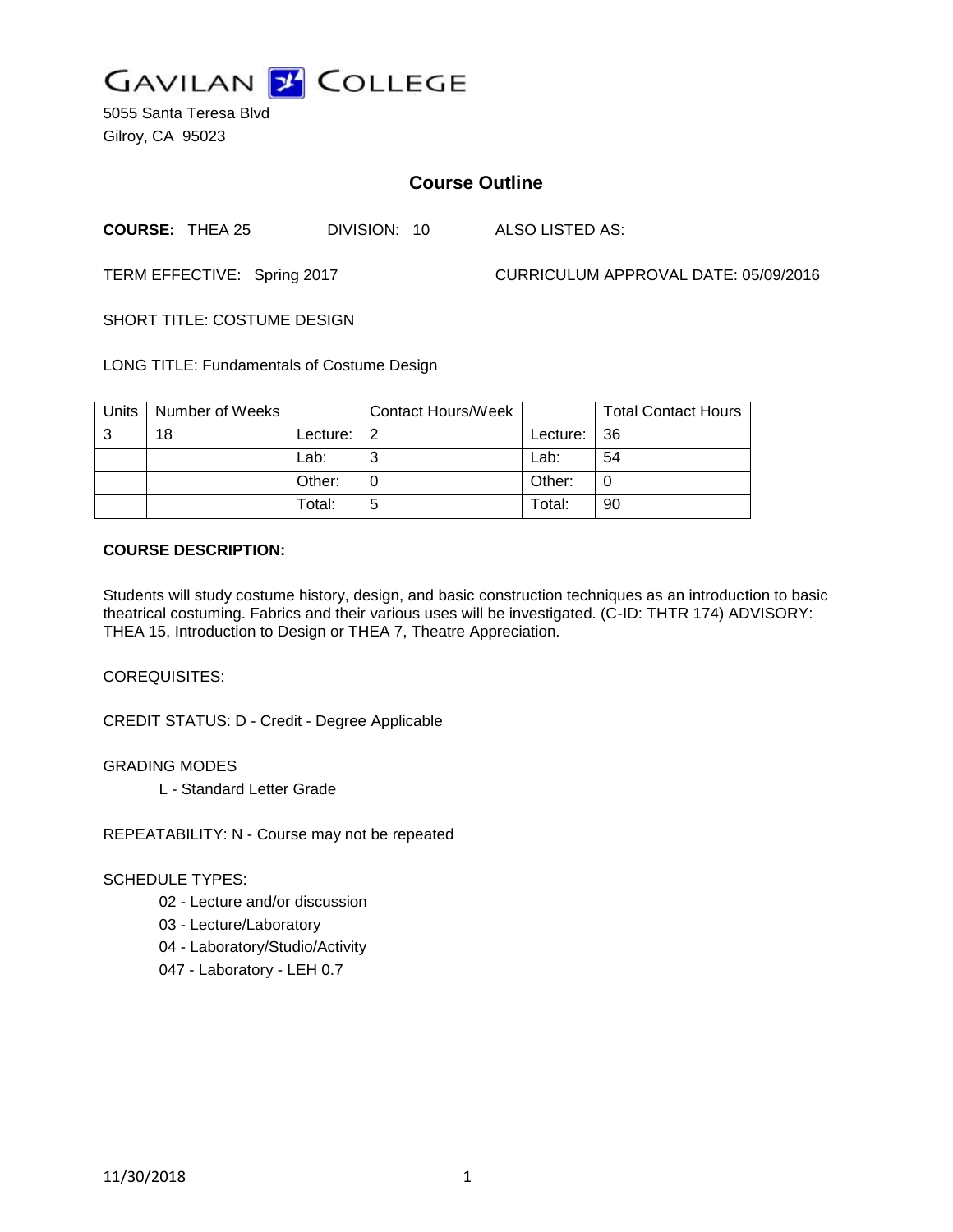### **STUDENT LEARNING OUTCOMES:**

1. Employ Historical research methods in creating costume design Measure: Projects PLO: 1,3 ILO: 3,6 GE-LO: C1 Year assessed or anticipated year of assessment: 2017

2. Recognize costumes from different historical periods Measure: Quizzes PLO: 1,3 ILO: 1,2,3 GE-LO: C1 Year assessed or anticipated year of assessment: 2017

3. Employ standard costume vocabulary Measure: Midterm, projects PLO: 6 ILO: 1,2,3,6 GE-LO: c1 Year assessed or anticipated year of assessment: 2017

4. Identify fabrics and materials used in costumes Measure: Quizzes, projects PLO: 3,5 ILO: 1,2,3 GE-LO: C1 Year assessed or anticipated year of assessment: 2019

5. Analyze a play script to create a design concept Measure: Projects PLO: 4,5,6 ILO: 3,7 GE-LO: C4, C5 Year assessed or anticipated year of assessment: 2019

6. Utilize costume construction techniques to execute a costume Measure: Projects PLO: 2,3,5 ILO: 2,3,6 GE-LO: C1, C2, C3 Year assessed or anticipated year of assessment: 2019

7. Evaluate the effective use of costume in production Measure: Review/critique PLO: 5,6 ILO: 1,3,4, GE-LO: C2

11/30/2018 2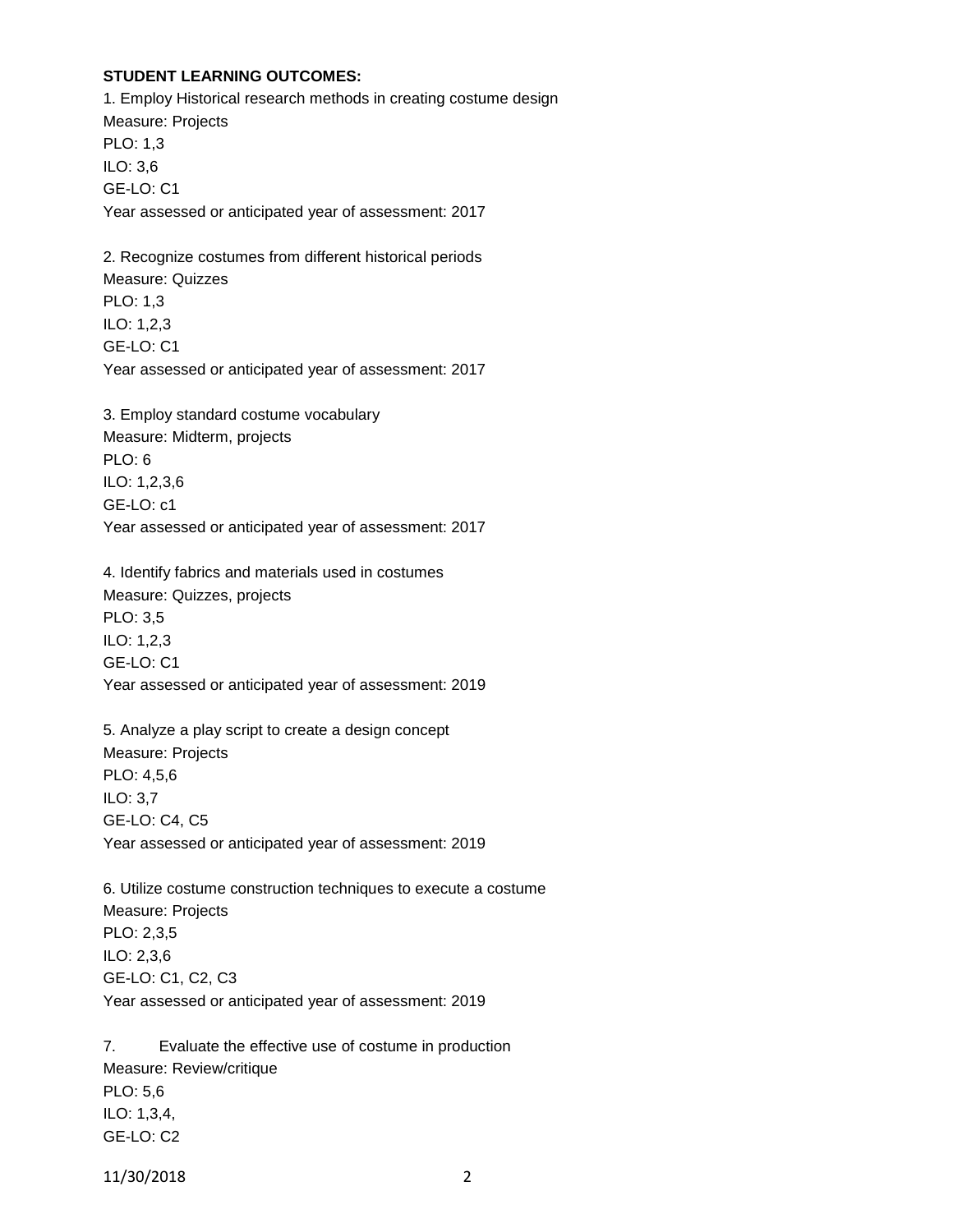8. Analyze a design in terms of budget requirements. Measure: Paper/project

PLO: 5

ILO: 1,3,4

GE-LO: C1

Year assessed or anticipated year of assessment: 2019

## PROGRAM LEARNING OUTCOMES:

1. Describe significant movement genres in theatre history, and to elaborate on their social and cultural significance.

2. Work effectively in a team, having developed collaboration and teamwork skills through class exercises, assignments and performances.

3. Articulate the differences in theatrical styles and modes of creation. Students participate in both the organic creative process (in which the students participate in the creation of the performance or play) and the most traditional approaches to theatre and performance using an established or already created text.

4. Discuss and critique theatrical performances, articulating the playwright's view and director's interpretation of the text. Students can evaluate the various technical elements of the production (costume, sets, lights, sounds), to determine whether they support or detract from the production and text.

5. Demonstrate practical knowledge regarding responsibilities of the different technical and creative jobs related to theatre and theatre production.

6. Master fundamental concepts and vocabulary relating to acting through class exercises and public performance.

### **CONTENT, STUDENT PERFORMANCE OBJECTIVES, OUT-OF-CLASS ASSIGNMENTS**

Curriculum Approval Date: 05/09/2016

10 Hours

Content: Introduce and demonstrate basic concepts of costume design principles and the necessary skills needed to in the execution of costume design. Emphasis will be placed on drawing, including figure drawing and costume sketching. Students will learn how to form a design concept and apply design principles. Introduce basic Rendering and Sewing techniques.

Student Performance Objectives (SPO): Students will develop and present own sketches and drawings in relation to various costume design assignment. Employ basic Sewing Skills

Out-of-Class Assignments: Read Play text, Readings from textbook, Research and Design Project 1 10 Hours

Content: Introduce the idea of collaboration in the theatre arts. Students will learn how to relate and collaborate with other artists such as designers, dancers, choreographers, and directors and be able to produce costume designs based on the project. Students will also learn how to budget any given project. Introduce use of commercial patterns.

Student Performance Objectives (SPO): The student will collaborate with other artists within the given semester to sketch costume design for the current play or movement project within the Theatre Arts Dept. Start to employ basic costume vocabulary. Use commercial pattern for project. Work on budgeting for a production

Out-of-Class Assignments: Readings from textbook, Play/Performance text 2, Design Project 2, Design Budget project.

#### 10 Hours

Content: Lecture and discuss various periods of fashion history to effectively create costume designs within any given period. Explore creative re-use of modern garments for budgeting/time constraints in period productions . MIDTERM

Student Performance Objectives (SPO): Students will research a given time period in fashion history and present designs/renderings to the class.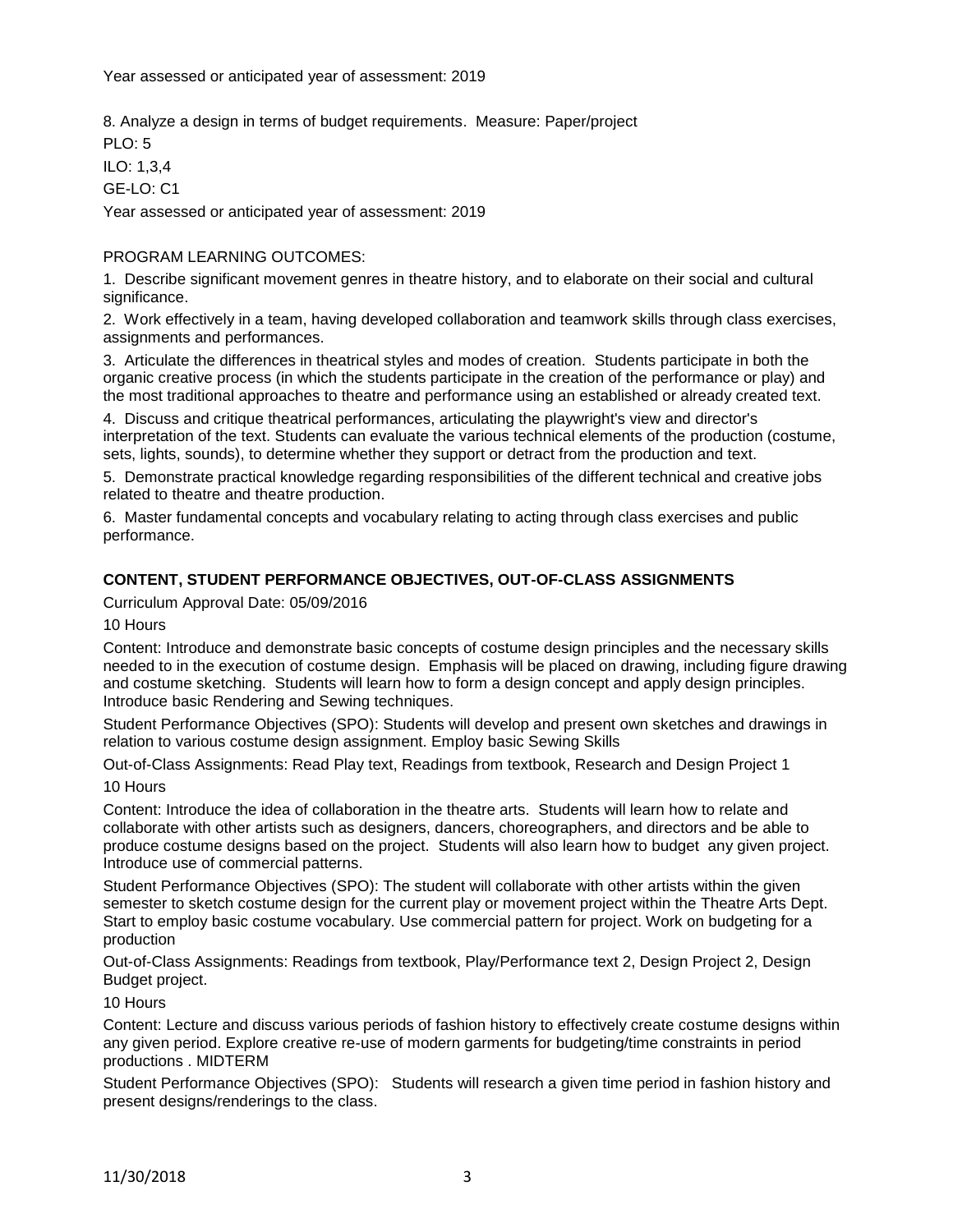Out-of-Class Assignments: Readings from text, Play text 3, Design project 3(historical renderings) 10 Hours

Content: Introduction of construction/production techniques for costume Design. Employment of vintage patterns and adaptation thereof. Mask & Make-up workshops

Student Performance Objectives (SPO): Employ/Adapt vintage pattern. Model construction techniques acquired in class. Employ basic mask-making and make-up skills

Out-of-Class Assignments: Readings from text. Adaptation of Vintage pattern for construction and fitting. Mask/make-up Design Project.

7 Hours

Content: Application of advanced costume renderings techniques for Design. Students will apply skills learned in class to manipulate of drawing and rendering media.

Student Performance Objectives (SPO): Master rendering techniques, apply skills learned in class to manipulate of drawing and rendering media.

Out-of-Class Assignments: Readings from text, play text 4, Design Project and Analysis 4

5 Hours

Content: Understanding fiber, textile and fiber manipulation. Use of other special effects/technology in costume design.

Student Performance Objectives (SPO): Develop & create Final Design Project including Renderings, Analysis, Research and Budget

Out-of-Class Assignments: Develop Final Design Project including Renderings, Analysis, Research and Budget

2 Hours

Content: FINAL

Student Performance Objectives (SPO): Present Final Portfolio of Renderings

## **METHODS OF INSTRUCTION:**

Class Participation, Class Workshops, Critiques, Exams/Tests, Homework, Individual and/or Group Projects, Lab Activities, Papers, Skills/Competency Tests

### **METHODS OF EVALUATION:**

Category 1 - The types of writing assignments required: Percent range of total grade: 15 % to 20 % Written Homework Lab Reports Essay Category 2 - The problem-solving assignments required: Percent range of total grade: 15 % to 20 % Quizzes Exams Category 3 - The types of skill demonstrations required: Percent range of total grade: 25 % to 30 % Class Performance/s Performance Exams Category 4 - The types of objective examinations used in the course: Percent range of total grade: 15 % to 20 % Category 5 - Any other methods of evaluation: Design Projects and Final Portfolio Percent range of total grade: 25 % to 30 %